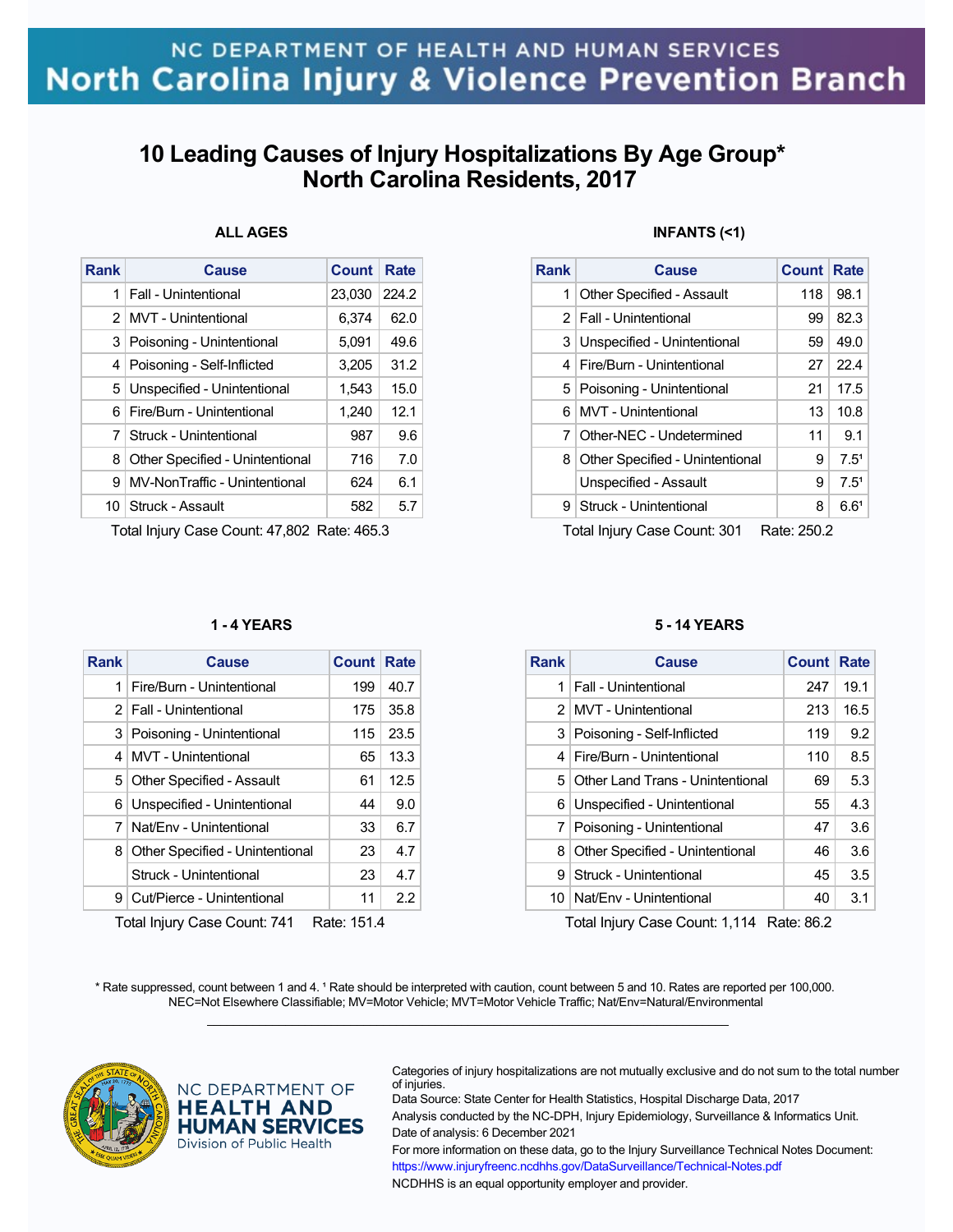# **10 Leading Causes of Injury Hospitalizations By Age Group\* North Carolina Residents, 2017**

| <b>Rank</b> | Cause                            | <b>Count Rate</b> |      |
|-------------|----------------------------------|-------------------|------|
| 1           | MVT - Unintentional              | 1,082             | 78.8 |
| 2           | Poisoning - Self-Inflicted       | 712               | 51.8 |
| 3           | Poisoning - Unintentional        | 400               | 29.1 |
| 4           | Fall - Unintentional             | 271               | 19.7 |
|             | 5 Firearm - Assault              | 184               | 13.4 |
|             | Firearm - Unintentional          | 184               | 13.4 |
| 6.          | Fire/Burn - Unintentional        | 129               | 9.4  |
| 7           | MV-NonTraffic - Unintentional    | 117               | 8.5  |
| 8           | Other Land Trans - Unintentional | 103               | 7.5  |
| 9           | Struck - Assault                 | 86                | 6.3  |

## **15 - 24 YEARS**

Total Injury Case Count: 3,795 Rate: 276.3

## **25 - 44 YEARS**

| Rank | Cause                              | <b>Count Rate</b> |      |
|------|------------------------------------|-------------------|------|
| 1    | MVT - Unintentional                | 2,023             | 76.0 |
|      | 2   Poisoning - Unintentional      | 1,502             | 56.4 |
|      | 3 Poisoning - Self-Inflicted       | 1,118             | 42.0 |
|      | 4   Fall - Unintentional           | 995               | 37.4 |
|      | 5   Fire/Burn - Unintentional      | 311               | 11.7 |
|      | 6 Unspecified - Unintentional      | 262               | 9.8  |
| 7    | Firearm - Unintentional            | 253               | 9.5  |
| 8    | Firearm - Assault                  | 251               | 9.4  |
| 9    | Struck - Assault                   | 219               | 8.2  |
|      | 10   MV-NonTraffic - Unintentional | 214               | 8.0  |

Total Injury Case Count: 8,317 Rate: 312.6

### **45 - 64 YEARS**

| Rank | Cause                            | Count | Rate  |
|------|----------------------------------|-------|-------|
| 1    | Fall - Unintentional             | 3,906 | 144.3 |
|      | 2   Poisoning - Unintentional    | 2,018 | 74.5  |
| 3    | <b>MVT</b> - Unintentional       | 1,800 | 66.5  |
| 4    | Poisoning - Self-Inflicted       | 1,020 | 37.7  |
| 5    | Unspecified - Unintentional      | 435   | 16.1  |
| 6.   | <b>Fire/Burn - Unintentional</b> | 317   | 11.7  |
| 7    | Struck - Assault                 | 209   | 7.7   |
| 8    | Nat/Fny - Unintentional          | 199   | 74    |
| 9    | Struck - Unintentional           | 195   | 7.2   |
| 10   | Other Specified - Unintentional  | 186   | 6.9   |

Total Injury Case Count: 11,324 Rate: 418.3

### **AGES 65 & OVER**

| <b>Rank</b>    | Cause                           | Count  | Rate    |
|----------------|---------------------------------|--------|---------|
| 1              | Fall - Unintentional            | 17,335 | 1,063.2 |
| 2 <sup>1</sup> | MVT - Unintentional             | 1,167  | 71.6    |
| 3              | Poisoning - Unintentional       | 987    | 60.5    |
| 4              | Unspecified - Unintentional     | 612    | 37.5    |
| 5 <sup>1</sup> | Struck - Unintentional          | 485    | 29.7    |
| 6              | Poisoning - Self-Inflicted      | 234    | 14.4    |
| 7 <sup>1</sup> | Other Specified - Unintentional | 176    | 10.8    |
| 8              | Nat/Fny - Unintentional         | 153    | 9.4     |
| 9              | Suffocation - Unintentional     | 152    | 9.3     |
| 10             | Fire/Burn - Unintentional       | 147    | 9.0     |

Total Injury Case Count: 22,167 Rate: 1,359.6

\* Rate suppressed, count between 1 and 4. <sup>1</sup> Rate should be interpreted with caution, count between 5 and 10. Rates are reported per 100,000. NEC=Not Elsewhere Classifiable; MV=Motor Vehicle; MVT=Motor Vehicle Traffic; Nat/Env=Natural/Environmental  $\mathcal{L}_\mathcal{L} = \{ \mathcal{L}_\mathcal{L} = \{ \mathcal{L}_\mathcal{L} = \{ \mathcal{L}_\mathcal{L} = \{ \mathcal{L}_\mathcal{L} = \{ \mathcal{L}_\mathcal{L} = \{ \mathcal{L}_\mathcal{L} = \{ \mathcal{L}_\mathcal{L} = \{ \mathcal{L}_\mathcal{L} = \{ \mathcal{L}_\mathcal{L} = \{ \mathcal{L}_\mathcal{L} = \{ \mathcal{L}_\mathcal{L} = \{ \mathcal{L}_\mathcal{L} = \{ \mathcal{L}_\mathcal{L} = \{ \mathcal{L}_\mathcal{$ 



NC DEPARTMENT OF **HEALTH AND HUMAN SERVICES** Division of Public Health

Categories of injury hospitalizations are not mutually exclusive and do not sum to the total number of injuries.

Data Source: State Center for Health Statistics, Hospital Discharge Data, 2017 Analysis conducted by the NC-DPH, Injury Epidemiology, Surveillance & Informatics Unit. Date of analysis: 6 December 2021 For more information on these data, go to the Injury Surveillance Technical Notes Document: https://www.injuryfreenc.ncdhhs.gov/DataSurveillance/Technical-Notes.pdf

NCDHHS is an equal opportunity employer and provider.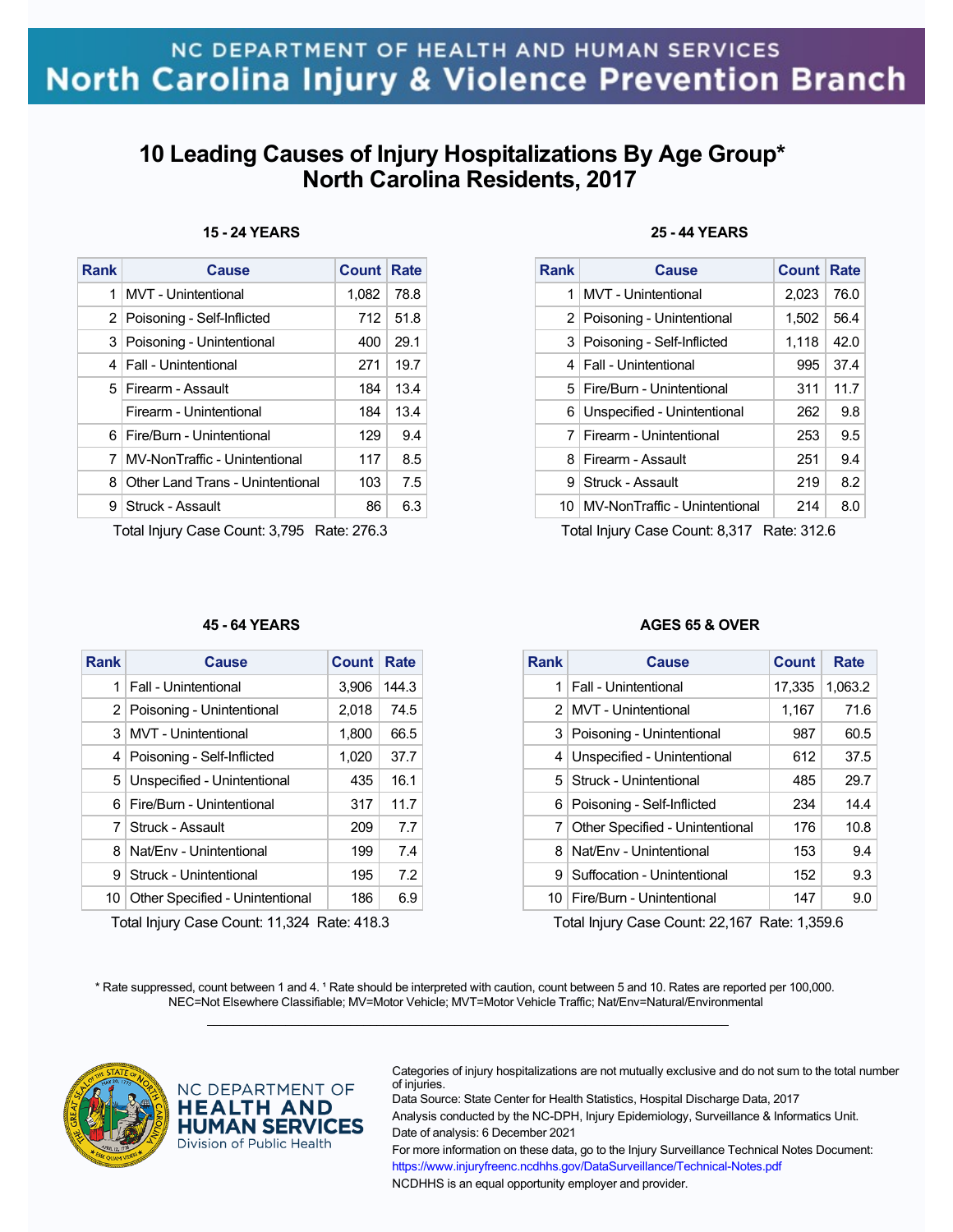# **10 Leading Causes of Injury Hospitalizations By Race/Ethnicity\* North Carolina Residents, 2017**

| Rank | Cause                           | <b>Count</b> | Rate  |
|------|---------------------------------|--------------|-------|
| 1    | Fall - Unintentional            | 19,192       | 291.6 |
| 2    | MVT - Unintentional             | 4.005        | 60.9  |
| 3    | Poisoning - Unintentional       | 3,546        | 53.9  |
| 4    | Poisoning - Self-Inflicted      | 2,430        | 36.9  |
| 5    | Unspecified - Unintentional     | 1,110        | 16.9  |
| 6    | Struck - Unintentional          | 748          | 11.4  |
| 7    | Fire/Burn - Unintentional       | 610          | 9.3   |
| 8    | Other Specified - Unintentional | 500          | 7.6   |
| 9    | Nat/Fny - Unintentional         | 429          | 6.5   |
| 10   | MV-NonTraffic - Unintentional   | 421          | 6.4   |

### **NON-HISPANIC WHITE**

Total Injury Case Count: 35,323 Rate: 536.7

## **NON-HISPANIC BLACK**

| <b>Rank</b> | Cause                         | <b>Count</b> | Rate  |
|-------------|-------------------------------|--------------|-------|
| 1           | Fall - Unintentional          | 2,407        | 106.0 |
|             | 2   MVT - Unintentional       | 1,563        | 68.9  |
|             | 3   Poisoning - Unintentional | 1,128        | 49.7  |
| 4           | Poisoning - Self-Inflicted    | 493          | 21.7  |
|             | 5 Firearm - Assault           | 378          | 16.7  |
| 61          | Fire/Burn - Unintentional     | 335          | 14.8  |
|             | 7   Firearm - Unintentional   | 325          | 14.3  |
| 8           | Unspecified - Unintentional   | 305          | 13.4  |
| 9           | Struck - Assault              | 217          | 9.6   |
|             | 10 Cut/Pierce - Assault       | 165          | 7.3   |

Total Injury Case Count: 8,298 Rate: 365.5

### **NON-HISPANIC AMERICAN INDIAN**

| Rank | Cause                           | <b>Count Rate</b> |       |
|------|---------------------------------|-------------------|-------|
| 1    | <b>Fall - Unintentional</b>     | 347               | 282.7 |
|      | 2 Poisoning - Unintentional     | 140               | 114.1 |
| 3 I  | MVT - Unintentional             | 79                | 64.4  |
| 4    | Poisoning - Self-Inflicted      | 47                | 38.3  |
|      | 5   Fire/Burn - Unintentional   | 26                | 21.2  |
| 6    | Unspecified - Unintentional     | 23                | 18.7  |
| 7    | Firearm - Unintentional         | 15                | 12.2  |
| 8    | Firearm - Assault               | 14                | 11.4  |
| 9    | Nat/Fny - Unintentional         | 11                | 9.0   |
|      | Other Specified - Unintentional | 11                | 9.0   |

Total Injury Case Count: 786 Rate: 640.4

### **NON-HISPANIC ASIAN**

| <b>Rank</b>   | <b>Cause</b>                  | Count | Rate             |
|---------------|-------------------------------|-------|------------------|
| 1             | <b>Fall - Unintentional</b>   | 147   | 44.9             |
| $\mathcal{P}$ | MVT - Unintentional           | 54    | 16.5             |
|               | 3 Poisoning - Self-Inflicted  | 26    | 7.9              |
| 4             | Fire/Burn - Unintentional     | 20    | 6.1              |
|               | Poisoning - Unintentional     | 20    | 6.1              |
| 5             | Unspecified - Unintentional   | 9     | 2.8 <sup>1</sup> |
| 6.            | Struck - Unintentional        | 8     | 2.4 <sup>1</sup> |
| 7             | MV-NonTraffic - Unintentional | 5     | 1.5 <sup>1</sup> |
|               | Nat/Env - Unintentional       | 5     | 1.5 <sup>1</sup> |
| 8             | Cut/Pierce - Self-Inflicted   | 4     |                  |
|               |                               |       |                  |

Total Injury Case Count: 322 Rate: 98.4

\* Rate suppressed, count between 1 and 4. <sup>1</sup> Rate should be interpreted with caution, count between 5 and 10. Rates are reported per 100,000. NEC=Not Elsewhere Classifiable; MV=Motor Vehicle; MVT=Motor Vehicle Traffic; Nat/Env=Natural/Environmental  $\mathcal{L}_\mathcal{L} = \{ \mathcal{L}_\mathcal{L} = \{ \mathcal{L}_\mathcal{L} = \{ \mathcal{L}_\mathcal{L} = \{ \mathcal{L}_\mathcal{L} = \{ \mathcal{L}_\mathcal{L} = \{ \mathcal{L}_\mathcal{L} = \{ \mathcal{L}_\mathcal{L} = \{ \mathcal{L}_\mathcal{L} = \{ \mathcal{L}_\mathcal{L} = \{ \mathcal{L}_\mathcal{L} = \{ \mathcal{L}_\mathcal{L} = \{ \mathcal{L}_\mathcal{L} = \{ \mathcal{L}_\mathcal{L} = \{ \mathcal{L}_\mathcal{$ 



NC DEPARTMENT OF **HEALTH AND HUMAN SERVICES** Division of Public Health

Caution – race classifications changed in July 2020 for all data years

Categories of injury hospitalizations are not mutually exclusive and do not sum to the total number of injuries.

Data Source: State Center for Health Statistics, Hospital Discharge Data, 2017 Analysis conducted by the NC-DPH, Injury Epidemiology, Surveillance & Informatics Unit. Date of analysis: 6 December 2021

For more information on these data, go to the Injury Surveillance Technical Notes Document: https://www.injuryfreenc.ncdhhs.gov/DataSurveillance/Technical-Notes.pdf NCDHHS is an equal opportunity employer and provider.